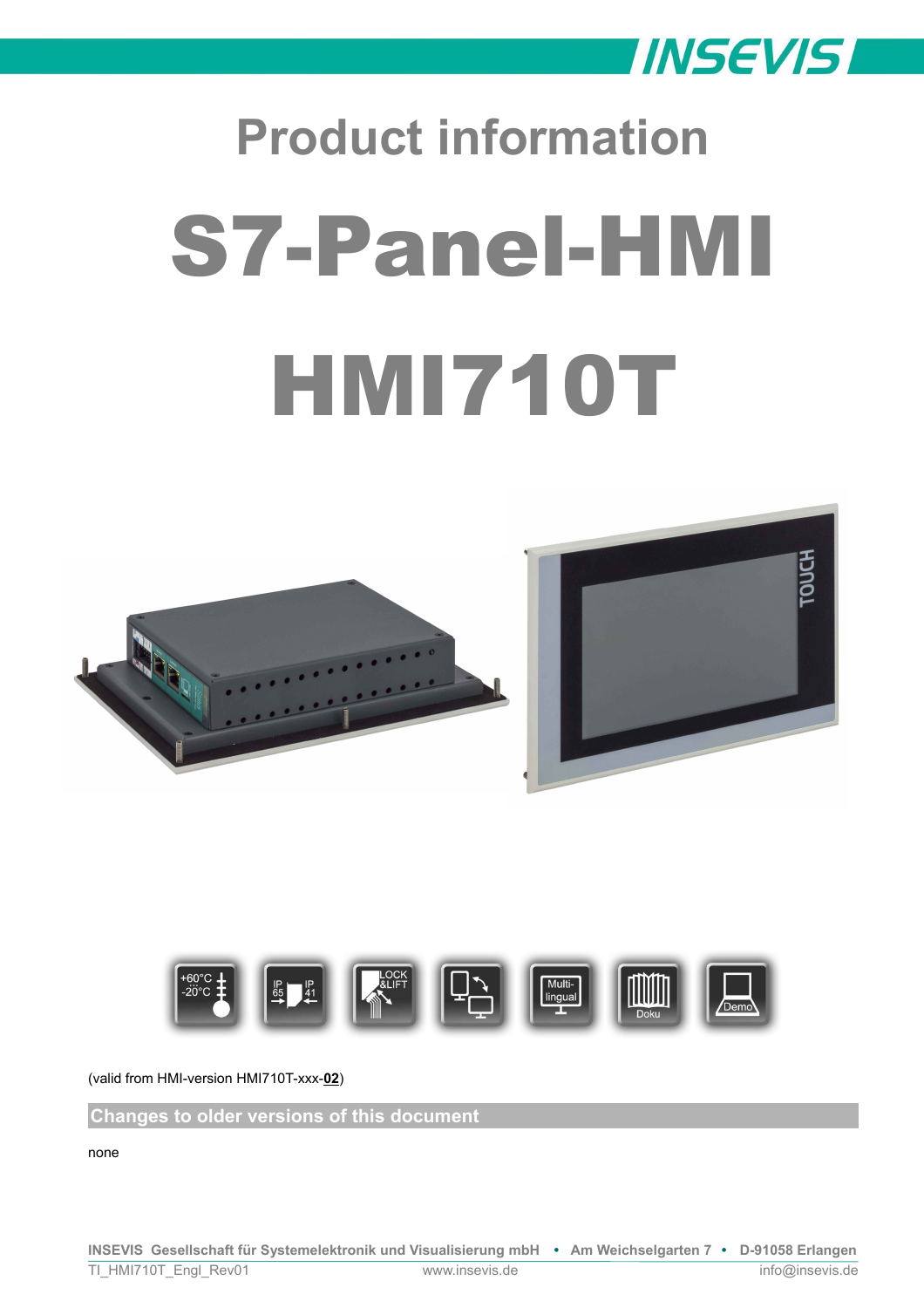# **INSEVIS**

# **Description**

# **S7-Panel-HMI with**

- 7" TFT display (800x480 pixel) - resistive touch (front protection class IP65)

# **Standard configuration:**

# **Ethernet with**

- RFC1006 (S7-communication), - Send/ Receive via TCP and UDP, - Modbus TCP

**State LEDs** for Power, Battery, Error, Run

**Inserting stripes**  - for Logo and identification (thereby customized adaption possible easy)

# **Scope of delivery:**

- Mounting kit with grounding terminal i - Technical data sheet



*Figure above: View to rear side and connections sides of HMI710T (horizontal use)*

*Figure below: CPU-connections of all Panel-HMI with CPUs type T*

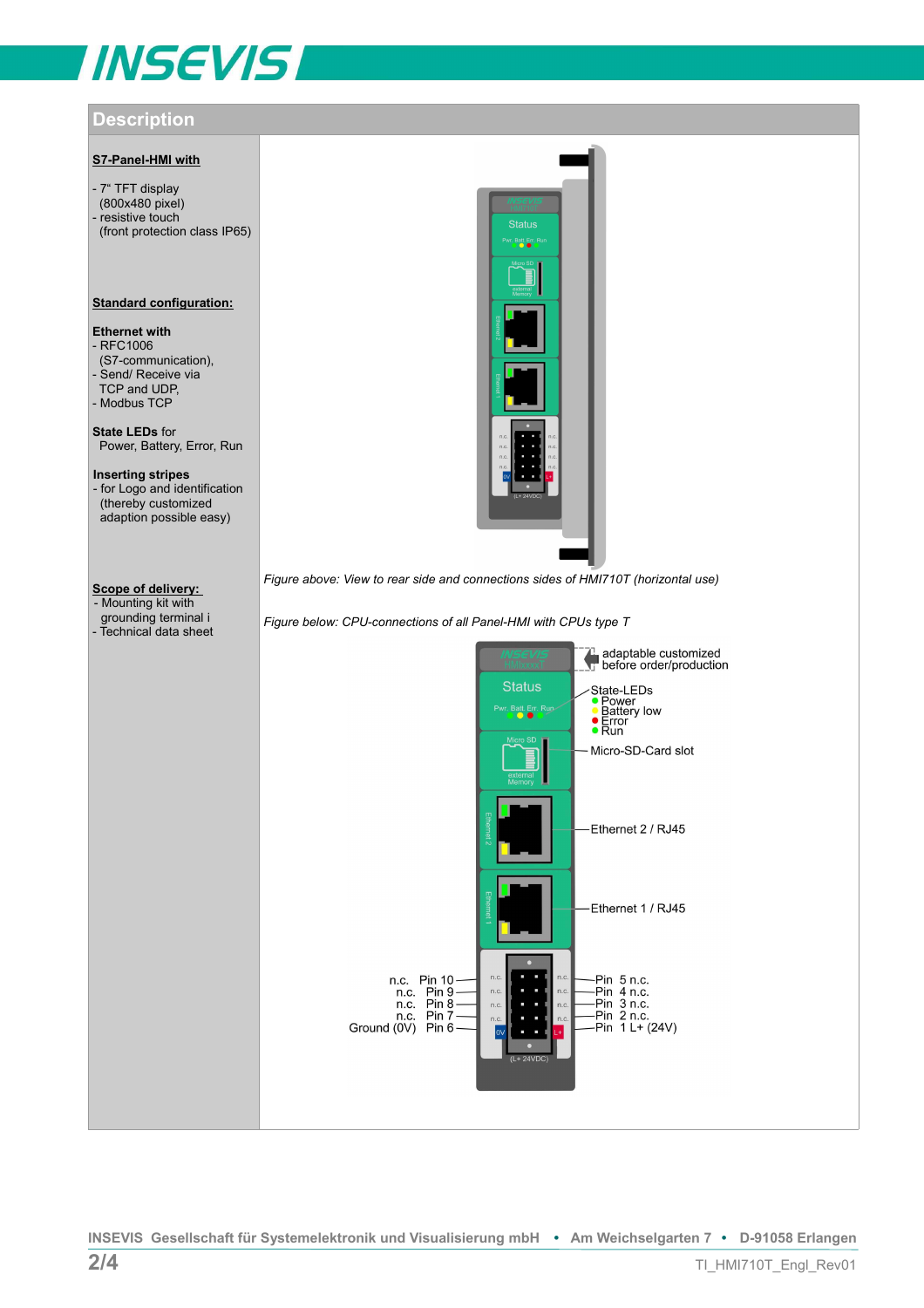

| TGUNNUGI UALA                                                                |                                                                                                                                   |
|------------------------------------------------------------------------------|-----------------------------------------------------------------------------------------------------------------------------------|
| Dimensions $W \times H \times D$ (mm)<br>Cut out $W \times H$ (mm)<br>Weight | 222 x 147 x 45<br>203 x 126<br>ca. 700g                                                                                           |
| Operating temperature range<br>Storage temperature range                     | -20°C  +60°C (without condensation)<br>$-30^{\circ}$ C $+80^{\circ}$ C                                                            |
| IP-protection class<br>front panel<br>rear side                              | IP <sub>65</sub><br><b>IP41</b>                                                                                                   |
| Connection technology                                                        | removable connector with 2 lift arms or 2 bolt flanges<br>(cage clamp technology) for cross section up to max. 1,5mm <sup>2</sup> |
| Load voltage L+                                                              | 24V DC (11 V  30V DC)                                                                                                             |
| Current consumption<br>Power dissipation                                     | 150mA  300mA<br>$4W$ (typ.)                                                                                                       |
| Start-up current                                                             | < 3A                                                                                                                              |
| Diagonal of display (inch)<br>Display resolution (pixel)                     | 7" (178mm)<br>800x480 Pixel (WVGA)                                                                                                |
| Display unit<br>Operating unit                                               | TFT display with 16Bit colours<br>analog resisitive touch screen                                                                  |
| Visualization tool<br>unit to reference there                                | VisuStage<br><b>HMI710T</b>                                                                                                       |
| <b>Technical data</b>                                                        | <b>CPU</b>                                                                                                                        |
| CPU-type                                                                     | <b>CPU-T (HMI710T)</b>                                                                                                            |
| Flash<br>internal - for visualization<br>external memory                     | 48 MByte<br>Micro SD, up to max. 8 GByte (only for archiving)                                                                     |
| Ethernet<br>(protocols)                                                      | 2x Ethernet: (switch or separated ports):<br>10/100 MBit with parts of CP343 functionality<br>(RFC1006, TCP, UDP, Modbus-TCP)     |



**INSEVIS Gesellschaft für Systemelektronik und Visualisierung mbH • Am Weichselgarten 7 • D-91058 Erlangen**

**Technical data**